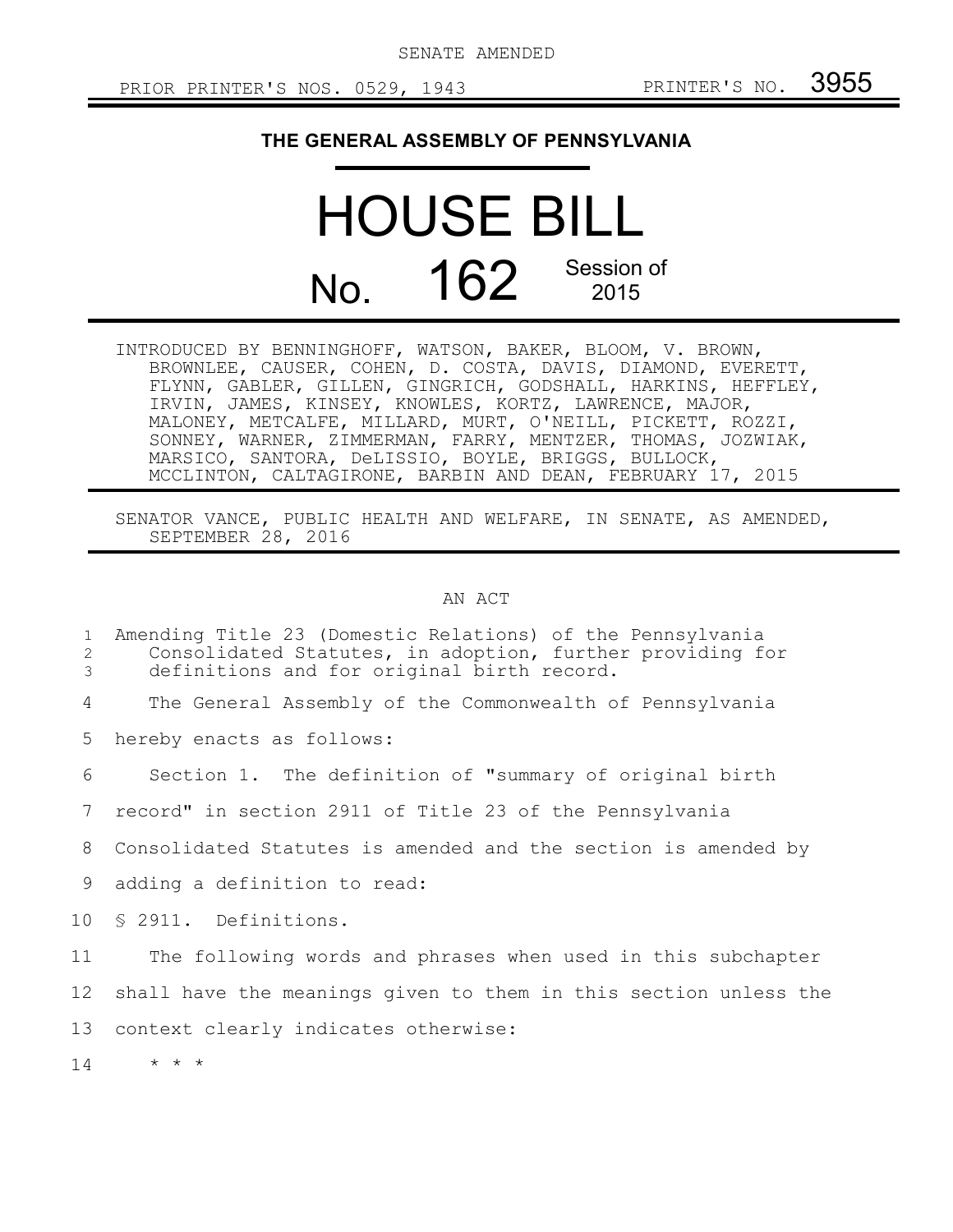"Noncertified copy of original birth record." A summary of original birth record, similar in form to a certified copy of an original birth record and consisting of only the names and ages of the birth parents, the date and county of the birth of the 1 2 3 4

child and the name given to the child at birth. 5

\* \* \* 6

["Summary of original birth record." The summary of original birth record, consisting of only the names and ages of the birth parents, the date and county of the birth of the child and the name of the child given at birth.] 7 8 9 10

Section 2. Section 2937 of Title 23 is amended to read: § 2937. Original birth record. 11 12

[(a) General rule.--No disclosure of information shall be made by a court, an agency, the Department of Health or any other Commonwealth agency regarding an adoptee's original birth record or regarding the documents or proof on which an amended certificate of birth is based or relating in any way to the birth parents unless the disclosure is made pursuant to the provisions of this section. 13 14 15 16 17 18 19

(b) Filing of consent to issue copy of summary of original birth record.-- 20 21

(1) The birth parents may, at the time their parental rights are terminated or at any time thereafter, place on file with the court and the Department of Health a consent form granting permission for the court or the Department of Health to issue a copy of the summary of the adoptee's original birth record, which summary discloses the identity of the birth parents, at any time after the adoptee turns 18 years of age or, if less than 18 years of age, to the adoptive parent or legal guardian. 22 23 24 25 26 27 28 29 30

20150HB0162PN3955 - 2 -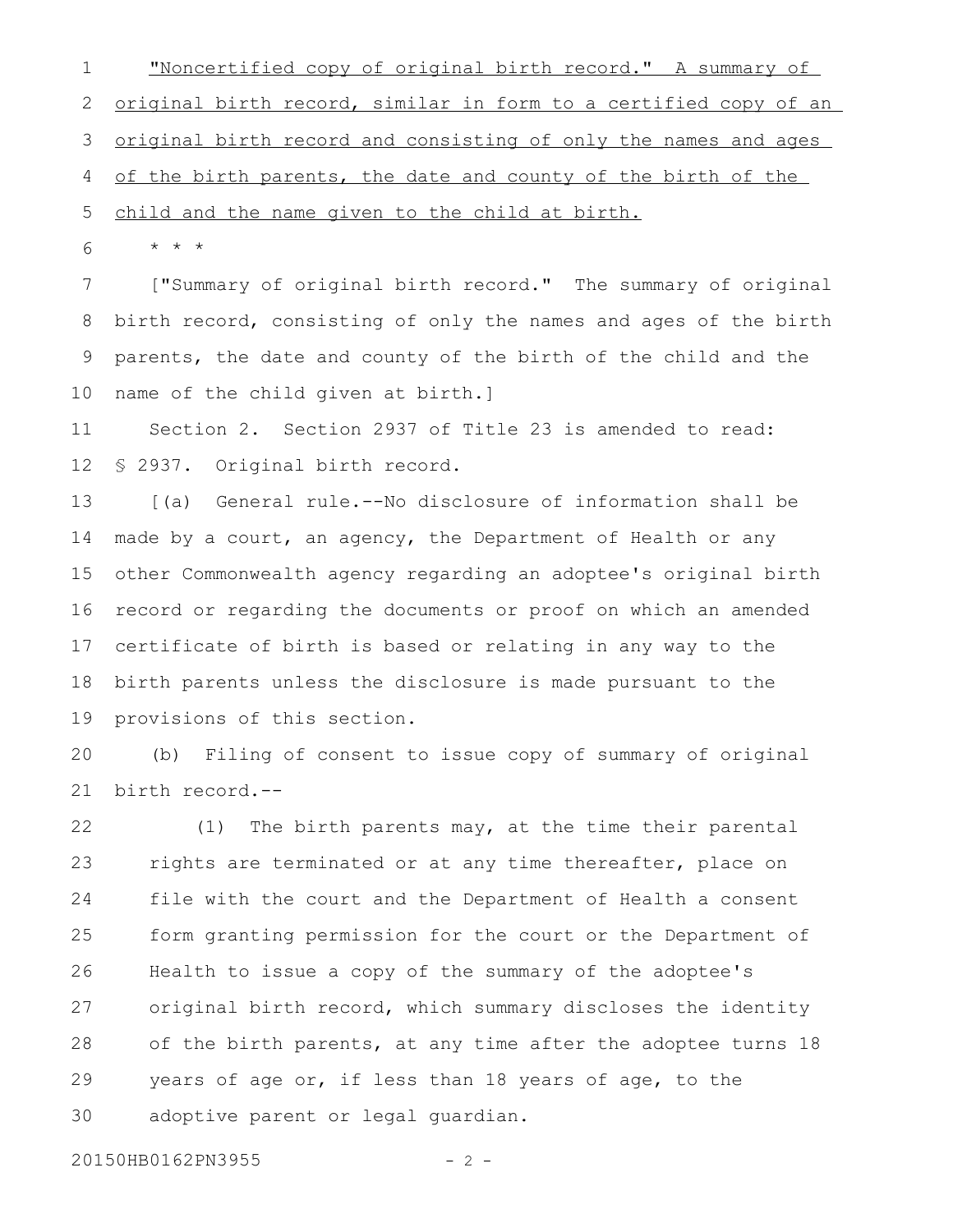(2) If only one birth parent has filed a consent, a copy of the summary of the original birth record naming only the consenting birth parent shall be issued. (3) The consent of a birth parent may be withdrawn at any time by filing a withdrawal of consent form with the court and the Department of Health. (c) Duty of Department of Health.--The Department of Health shall prescribe by regulation the procedure and forms to be utilized for the giving, updating and withdrawal of consent.] (a) General rule.--Notwithstanding any other provision of law, an adoptee who is at least 18 years of age and who has graduated from high school, completed a General Educational Development program or has legally withdrawn from secondary schooling or, if the adoptee is deceased, the adoptee's descendants, may apply to the Department of Health for the adoptee's noncertified copy of original birth record. Subject to subsections (b) and (c), the Department of Health shall issue a noncertified copy of original birth record within 45 days of receipt of an application, if the application complies with the requirements of subsection (d). (b) Contact preference.--The Department of Health shall develop and, upon request, make available to each birth parent named on the original birth certificate a contact preference form on which the birth parent may state a preference regarding contact by an adoptee who is the birth child of the birth parent. Upon such request, the Department of Health shall also provide the birth parent with an updated medical history form, which shall be completed and returned, together with the completed contact preference form, by the birth parent to the Department of Health. The contact preference form shall provide 1 2 3 4 5 6 7 8 9 10 11 12 13 14 15 16 17 18 19 20 21 22 23 24 25 26 27 28 29 30

20150HB0162PN3955 - 3 -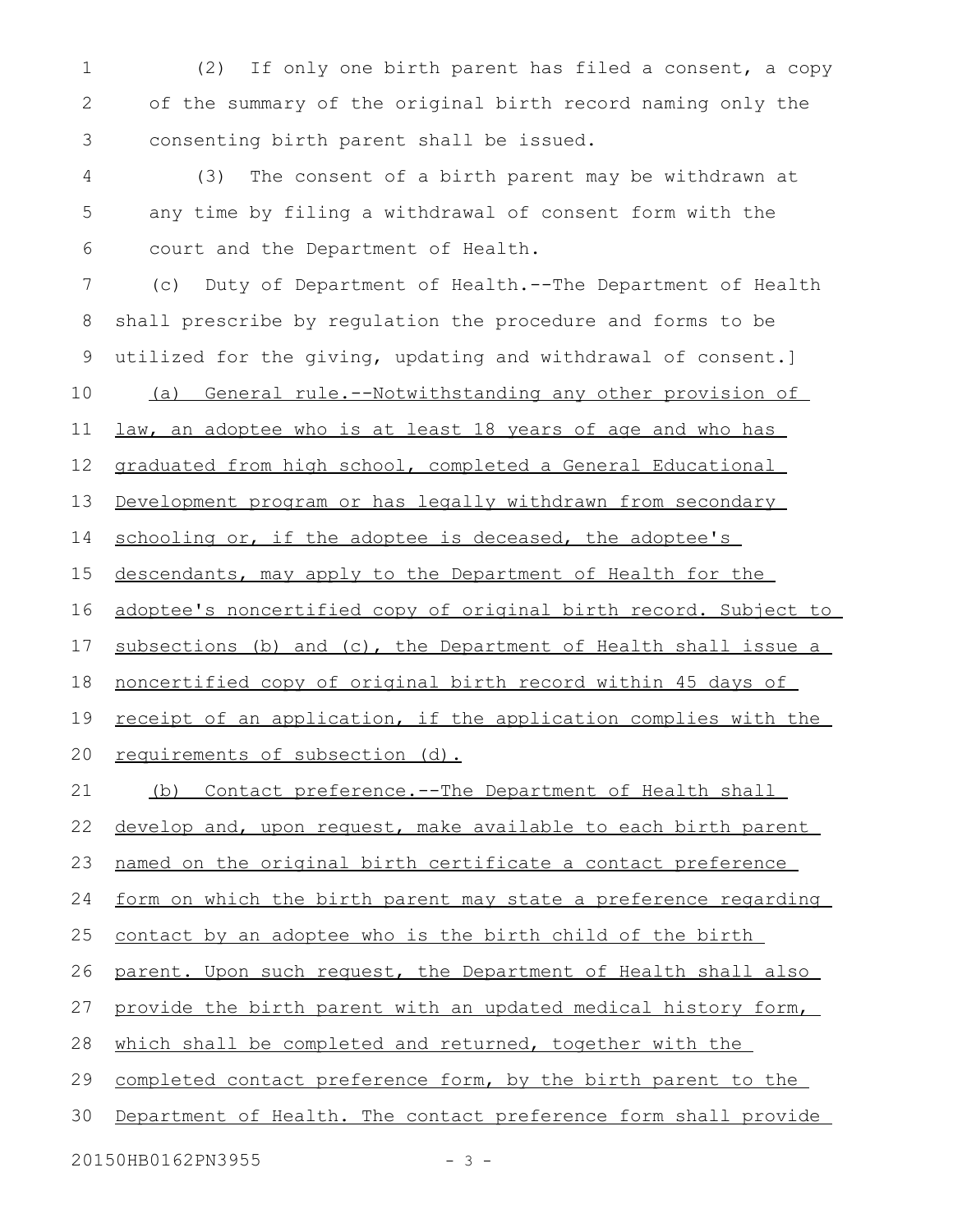the birth parent with options, in substantially the following form, from which the birth parent shall select one: (1) I would like to be contacted. I have completed the contact preference form and an updated medical history form and am filing them with the Department of Health. (2) I would prefer to be contacted only through an intermediary. I have completed the contact preference form and an updated medical history form and am filing them with the Department of Health. (3) Do not contact me. I may change this preference by filling out another contact preference form. I have completed the contact preference form and an updated medical history form and am filing them with the Department of Health. (c) Redaction request form.--A birth parent may request that the birth parent's name be redacted from a noncertified copy of original birth record issued to an adoptee in accordance with the following: (1) The Department of Health shall prescribe a birth parent's name redaction request form. The form shall include all of the following: (i) Information about the procedures and requirements for a birth parent to do either of the following: (A) Have the form placed in the adoption file of the adoptee who is the birth child of the birth parent so that the birth parent's name is redacted from the noncertified copy of original birth record issued to the adoptee. (B) Have the form removed from the adoption file of the adoptee if the birth parent later decides to 1 2 3 4 5 6 7 8 9 10 11 12 13 14 15 16 17 18 19 20 21 22 23 24 25 26 27 28 29 30

20150HB0162PN3955 - 4 -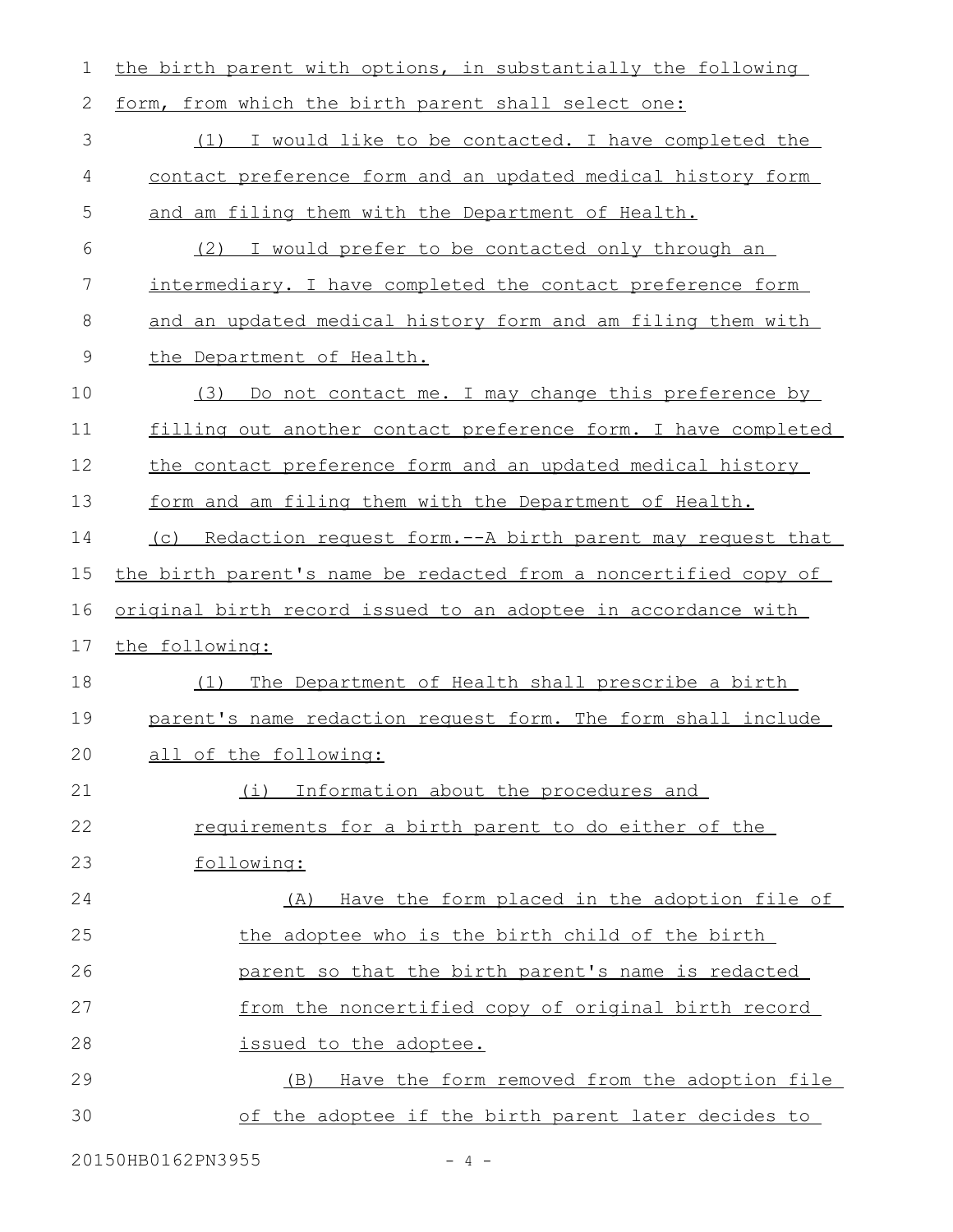| $\mathbf 1$ | permit the birth parent's name to be included on the                    |
|-------------|-------------------------------------------------------------------------|
| 2           | noncertified copy of original birth record.                             |
| 3           | Provisions necessary for the Department of<br>$(i$ i)                   |
| 4           | Health to be able to identify the adoption file of the                  |
| 5           | adoptee to whom the form pertains.                                      |
| 6           | (iii) A place for the birth parent to attest that                       |
| 7           | the birth parent is the birth parent of the adoptee to                  |
| 8           | whom the form pertains.                                                 |
| 9           | The Department of Health shall make a birth parent's<br>(2)             |
| 10          | name redaction request form available upon request for six-<br>⊂--      |
| 11          | months following the effective date of this section<br><--              |
| 12          | SUBSECTION. The Department of Health shall accept a name<br><--         |
| 13          | redaction request form if all of the following apply:                   |
| 14          | (i) The form is submitted to the Department of<br><--                   |
| 15          | Health not later than six months after the effective date               |
| 16          | of this subsection.                                                     |
| 17          | (I) The form has been notarized.<br><--                                 |
| 18          | (iii) (II) The birth parent provides two items of<br><--                |
| 19          | identification of the birth parent.                                     |
| 20          | (III) If a medical history for the birth parent <--                     |
| 21          | was not previously prepared, or the medical history was                 |
| 22          | prepared but needs to be updated, the birth parent does                 |
| 23          | the following, as appropriate:                                          |
| 24          | Completes a medical history form.<br>(A)                                |
| 25          | Updates the birth parent's medical history<br>(B)                       |
| 26          | information.                                                            |
| 27          | The Department of Health is satisfied that <--<br>$\overline{(+)}$ (IV) |
| 28          | the form has been substantially completed.                              |
| 29          | (3)<br>The Department of Health shall file an accepted name             |
| 30          | redaction request form in the adoption file of the adoptee to           |
|             |                                                                         |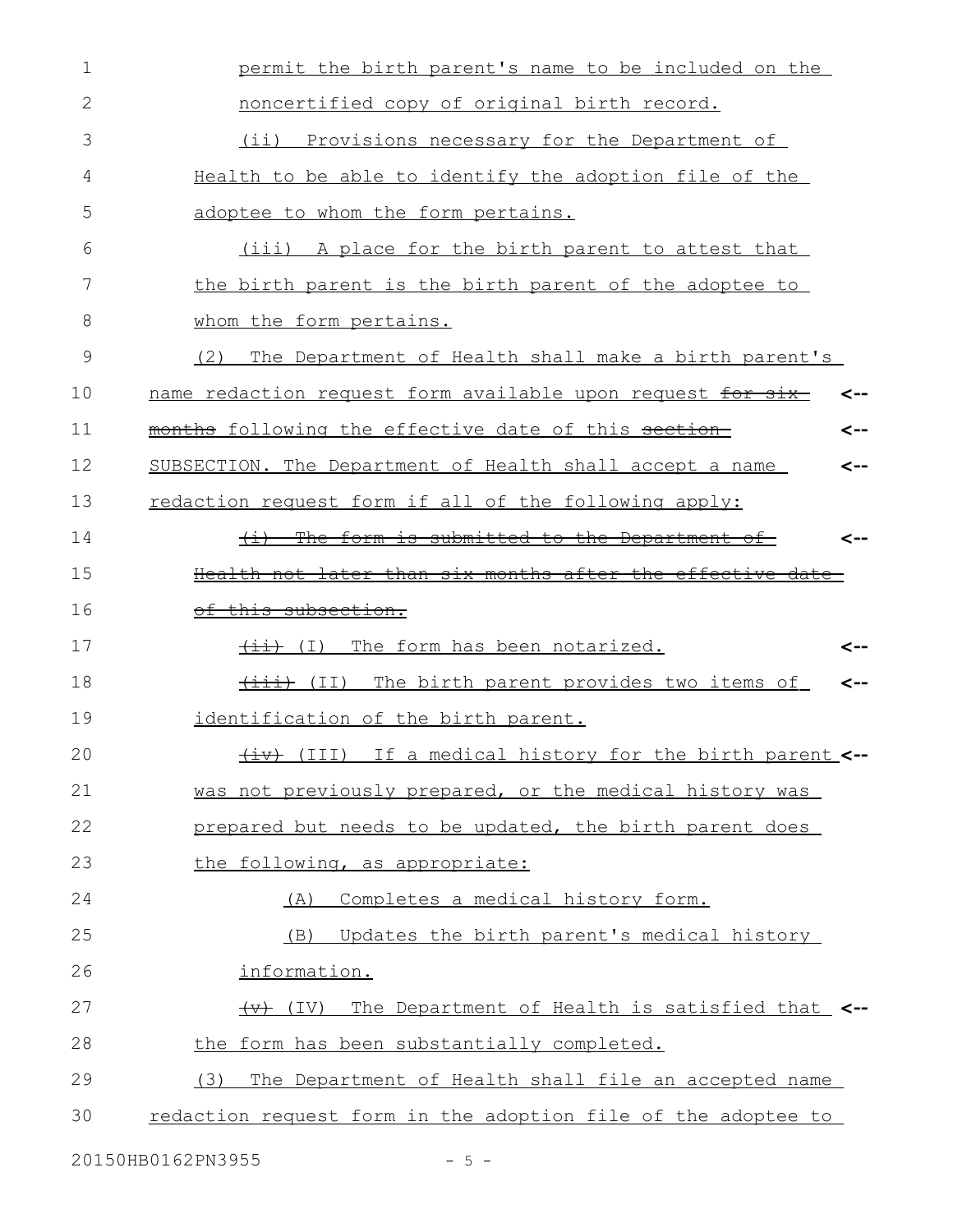1 whom the form pertains.

| $\overline{2}$ | (4) A birth parent may request at any time that the               |     |
|----------------|-------------------------------------------------------------------|-----|
| 3              | Department of Health remove the name redaction request form       |     |
| 4              | from the adoption file of the adoptee to whom the form            |     |
| 5              | pertains. The Department of Health shall remove the form if       |     |
| 6              | the birth parent provides the department all of the               |     |
| 7              | following:                                                        |     |
| 8              | Two items of identification of the birth parent.<br>(i)           |     |
| $\mathcal{G}$  | (ii) Information the Department of Health needs to                |     |
| 10             | be able to identify the adoption file of the adoptee to           |     |
| 11             | whom the form pertains.                                           |     |
| 12             | (iii) A notarized attestation that the birth parent               |     |
| 13             | is the birth parent of the adoptee to whom the form               |     |
| 14             | pertains.                                                         |     |
| 15             | A name redaction request form removed from an<br>(5)              |     |
| 16             | adoption file shall be destroyed.                                 |     |
| 17             | (6)<br>The Department of Health shall include on its              |     |
| 18             | Internet website information about birth parent's PARENTS'        | <-- |
| 19             | name redaction request forms. All of the following                |     |
| 20             | information shall be provided:                                    |     |
| 21             | (i)<br>The purpose of the form.                                   |     |
| 22             | (i)<br>The procedures to be followed and requirements             |     |
| 23             | to be met for the Department of Health to accept the              |     |
| 24             | form.                                                             |     |
| 25             | The date when birth parents may begin to file<br>(iii)            |     |
| 26             | the form with the Department of Health.                           |     |
| 27             | The date when the form may no longer be filed-<br><del>(1v)</del> |     |
| 28             | with the Department of Health.                                    |     |
| 29             | (IV) The procedures to be followed and                            | <-- |
| 30             | requirements to be met for having the form removed from           |     |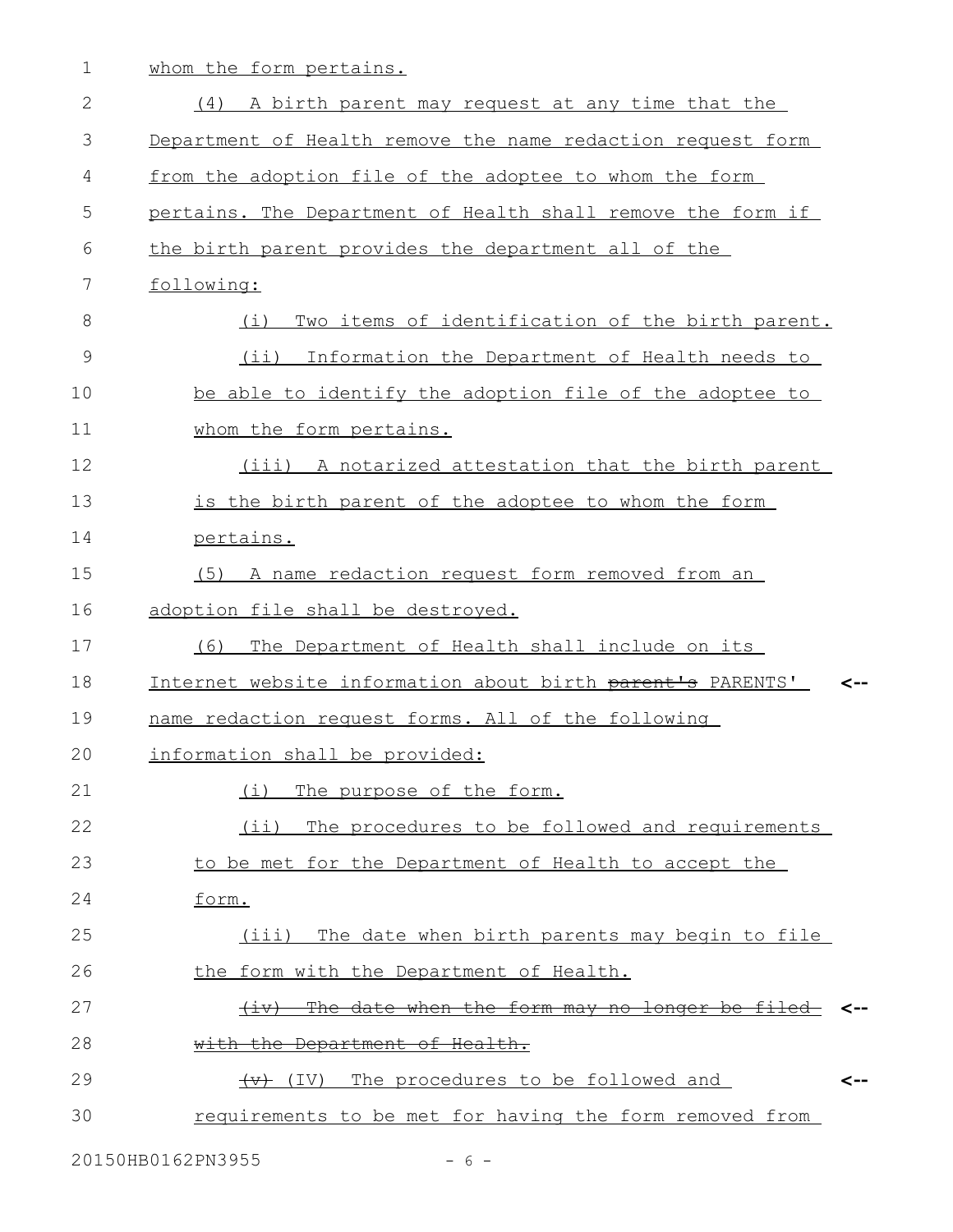| 1  | an adoption file.                                                                      |  |
|----|----------------------------------------------------------------------------------------|--|
| 2  | $\overline{+v}$ (V) Any other information the Department of                            |  |
| 3  | Health considers necessary.                                                            |  |
| 4  | <u>(7) <del>(i) Every five years an adoptee who was issued a-</del></u>                |  |
| 5  | noncertified copy of original birth record with a birth-                               |  |
| 6  | <u>parent's name redacted may request that the department-</u>                         |  |
| 7  | contact the birth parent to determine whether the birth                                |  |
| 8  | parent will:                                                                           |  |
| 9  | $(A)$ permit the birth parent's name to be-                                            |  |
| 10 | included on the noncertified copy of original birth-                                   |  |
| 11 | record; and                                                                            |  |
| 12 | provide an updated medical history form.<br>$\left( \mathrm{B} \right)$                |  |
| 13 | $\overline{\{ \pm \bot \}}$ If the birth parent $\overline{\pm s}$ deceased DIES AFTER |  |
| 14 | SUBMITTING A NAME REDACTION REQUEST FORM, a noncertified                               |  |
| 15 | copy of original birth record shall MAY be provided to                                 |  |
| 16 | the adoptee without redaction of the deceased birth                                    |  |
| 17 | parent's name.                                                                         |  |
| 18 | (d) Application.--An application under subsection (a) shall                            |  |
| 19 | be in a form acceptable to the Department of Health and shall                          |  |
| 20 | include the following information:                                                     |  |
| 21 | The adoptee's current name and name assumed at the<br>(1)                              |  |
| 22 | time of adoption.                                                                      |  |
| 23 | The adoptee's address.<br>(2)                                                          |  |
| 24 | The adoptee's age and date of birth.<br>(3)                                            |  |
| 25 | (4)<br>The adoptee's gender at birth.                                                  |  |
| 26 | (5)<br>Proof of identification.                                                        |  |
| 27 | (6)<br>The adoptee's telephone number.                                                 |  |
| 28 | Any other information required by the Department of<br>(7)                             |  |
| 29 | Health, but only to the extent the information is necessary                            |  |
| 30 | for the Department of Health to verify the identity of the                             |  |